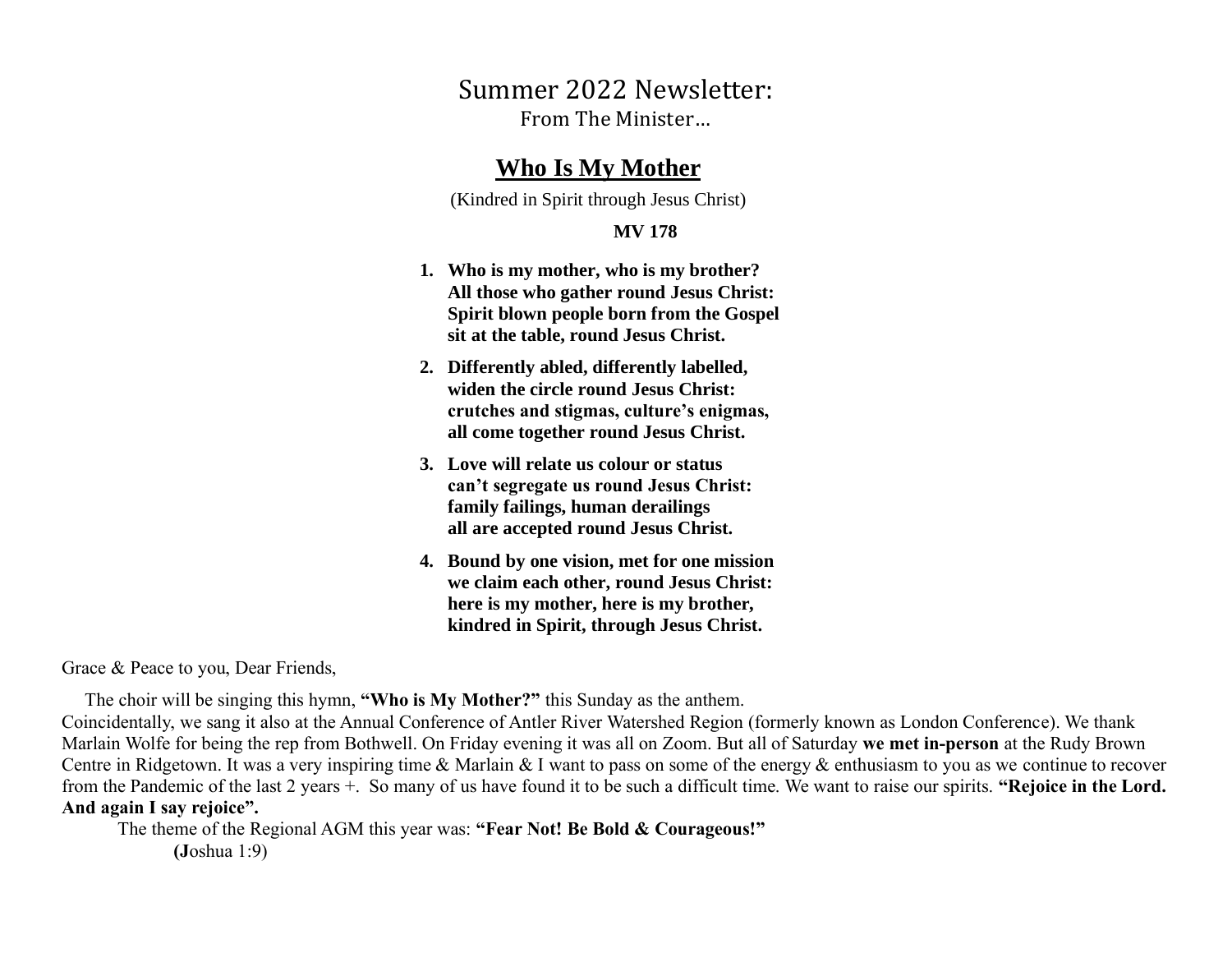Rev. Jane Van Patter welcomed us and led with a reflection & prayer. This year there was an informative anti-bullying video presentation and an Indigenous-led learning session about the use of the word "Mission". We also covenanted with the regional council's Licensed Lay Worship Leaders (L.L.W.L.) President Jane said: "The Spirit guides on, encouraging and calling us forward". Indeed, the music was very uplifting and raised our spirits to look ahead to the tasks before us.

 Saturday evening, June 11, Sharon Campbell-Rayment and Charmain Bailey were ordained in the Celebration of Ministries Service at Erie St. United Church in Ridgetown. Sharon will be serving in Wallaceburg at Trinity UC. We remembered Rev. Thomas "Ross" Williams who, with 4 others was celebrated in the "In Memoriam".

The next Regional Meeting will be October 29 and the Spring Regional meeting is set for May 12 & 13, 2023.

 Earlier this month, I was pleased to meet in person with the **Joint Board of Bothwell-Wabash Pastoral Charge (BWPC).** Dave Annett very capably led us as co-chair (Terry Smith is the other co-chair) and Joanne Lewinsky was our excellent secretary. We thank them both for lending their talents for the ministry & mission of Jesus, the Christ. We are blessed with faithful council/board members in both of our churches. "Praise be!"

 Our plan is to have regular services in August, beginning on **AUGUST 14.** Masks are now optional. We thank you for your continued support both by your presence & by your donations. All encouragement & monies are much appreciated.

 We are planning to have our **Wabash Anniversary Service on September 25.** Wanda Burse will be our guest speaker with LUEY providing us with special music. Please spread the word  $\&$  encourage friends  $\&$  neighbours to join with us to celebrate. October 17<sup>t</sup>. Jim Stirling L.L.W.L.will be Bothwell's anniversary guest speaker.

 Thank you for your financial support for Kenesserie Camp. Ruthie, Nina, Barrett , Hannah & Chance participated in the walk again this year. Thank you so much for your enthusiasm! If you have not yet given & would like to donate the address is: 18669 Kenesserie Rd. Ridgetown, ON N0P 2C0.

 Thank you for your prayers, cards, phone calls and messages to the families of Randy Badiuk, Diane Logan, Helen Kerr, Lisa Power, Donna McRitchie and Rev. Ross Williams during their recent sorrow. So many of you take the time to uplift others. It is a shared blessing to let others know God loves them & upholds all of us on our life's journey.

 We were delighted to hear of the recent graduation of Scott Annett. He has received a doctorate in Physics from the University of Guelph. Congratulations Scott!

Our final service before the summer holiday will be **June 26.** The theme is **Celebrate Creation.**

Please bring your stories & photos. It is also possible to have pets blessed. **The service will take place outdoors at Wabash UC 9:30 a**nd indoors at Bothwell.. Bring a hat & a comfortable chair. Lunch will be provided. Come & celebrate God's amazing creation.

 Finally, the sun is shining more and our thoughts turn to relaxing & outdoor activities. Enjoy and celebrate God's presence in this awesome world that He has given to us. We "count our many blessings".

Let us live in the Light of Christ.

Shalom, Annalee